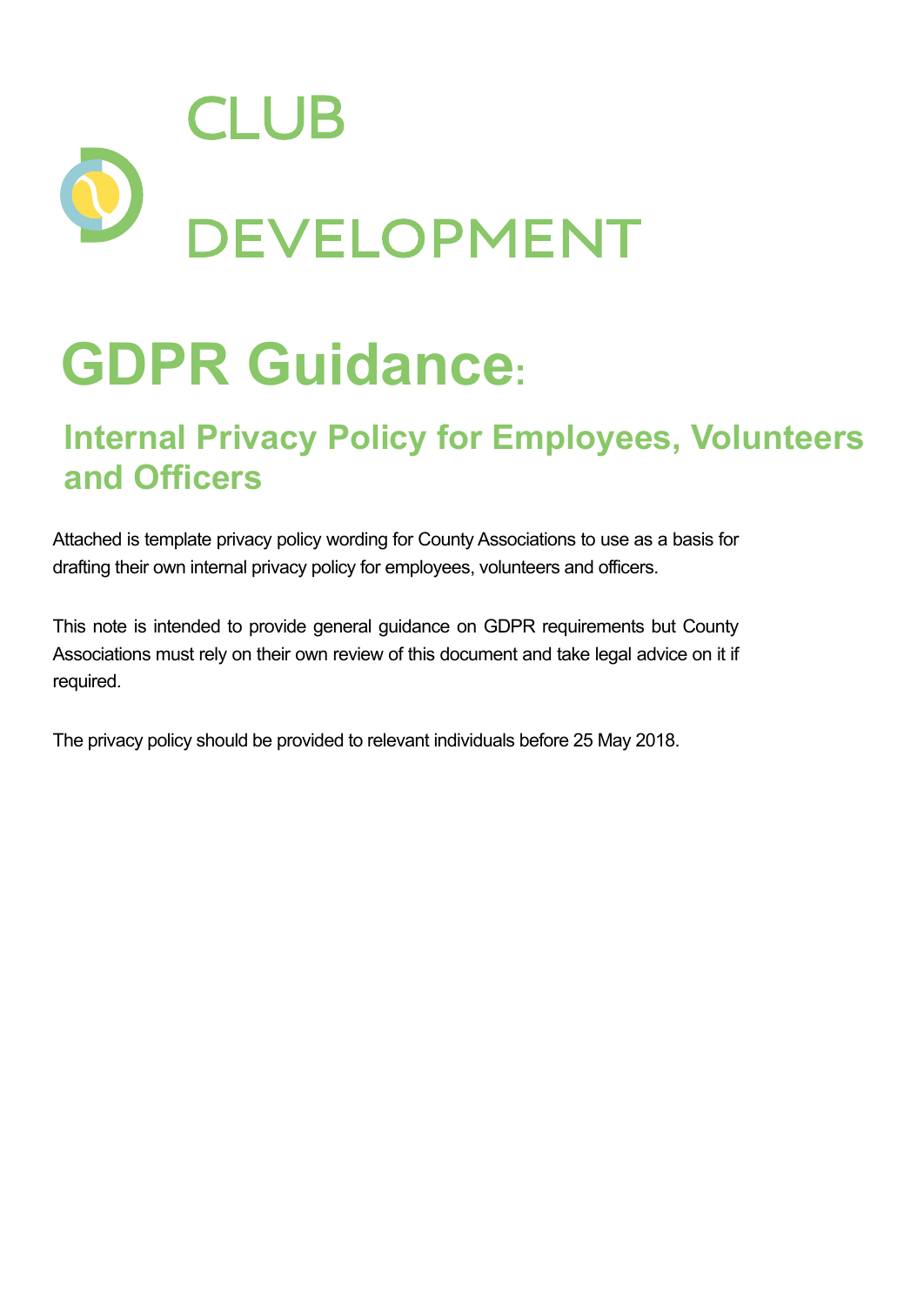## **Tennis Cornwall Privacy Policy (Internal)**

For the purposes of the General Data Protection Regulation ("GDPR") and UK data protection laws, the Controller is Tennis Cornwall (the "County Association").

#### **About this document**

This privacy policy explains how we collect, use and share your personal data, and your rights in relation to the personal data we hold. This privacy policy concerns our processing of personal data of employees, volunteers and officers.

#### **How we collect your information**

We may collect your personal data in a number of ways, for example:

- from the information you provide to us when you interact with us by making an application for a job or a volunteer or other position, for example when you come for an interview or when you submit a formal application to work for us and provide your personal data in application forms and covering letters, etc.;
- from third parties, for example your previous or current employers in relation to your application to work or volunteer for us;
- during the course of your employment or engagement as a volunteer or officer with us, for example when you provide your contact details to our HR staff, when you or another member of staff completes paperwork regarding your performance appraisals, and as may be generated in connection with your employment or other relationship with us more generally.

#### **The types of information we collect**

We may collect the following types of personal data about you (and your family members and 'next of kin', where relevant):

- 1. Contact and communications information, including:
	- your contact details (including email address(es), telephone numbers and postal address(es);
	- contact details (through various means, as above) for your family members and 'next of kin';
	- records of communications and interactions we have had with you.
- 2. Biographical, educational and social information, including:
	- your name, title, gender, nationality and date of birth;
	- your image and likeness, including as captured in photographs taken for business purposes;
	- details of your education and references from your institutions of study.
- 3. Financial information, including:
	- your bank account number(s), name(s) and sort code(s) (used for paying your salary and processing other payments);
	- your tax status (including residence status);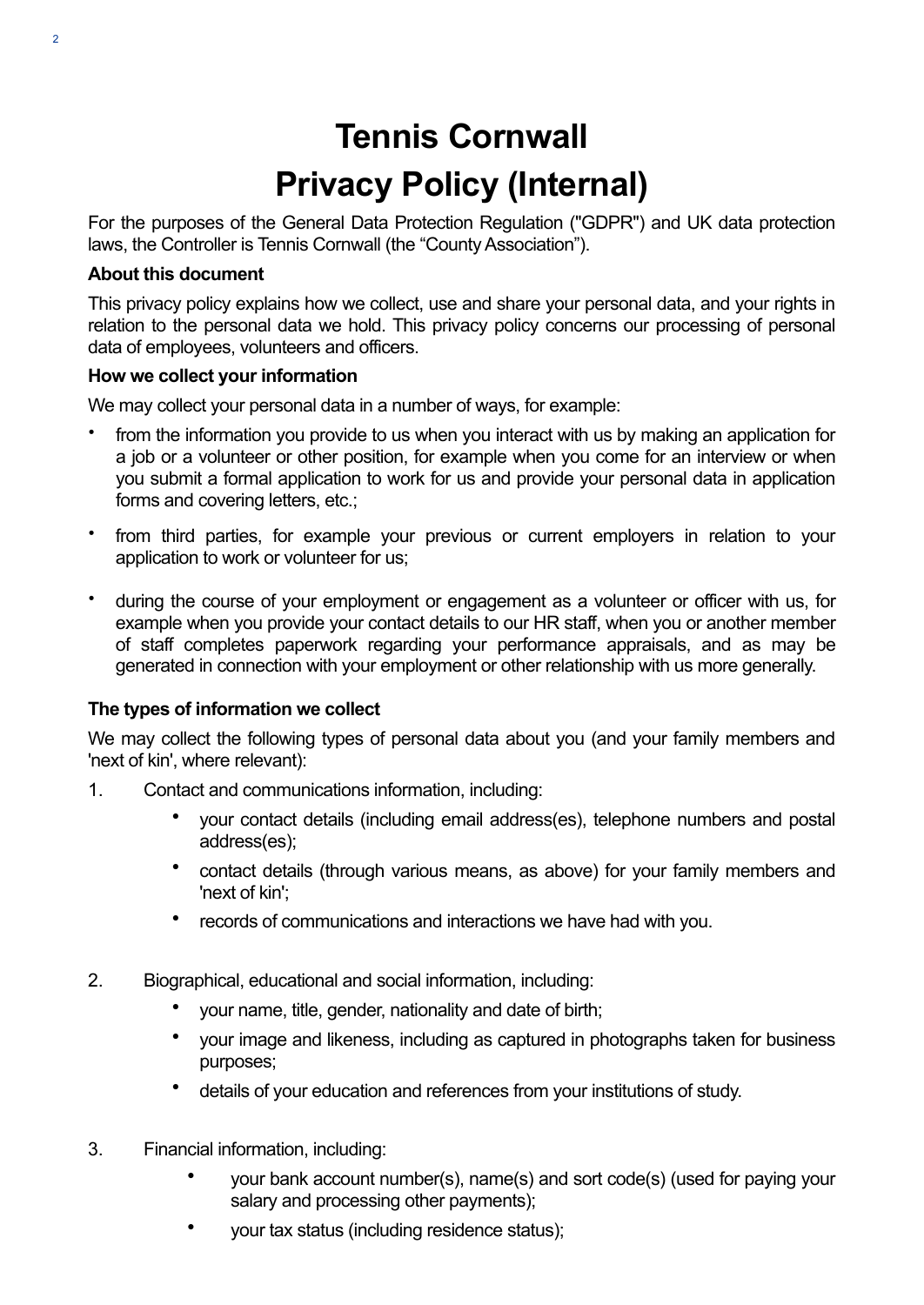- Gift Aid declaration information, where relevant.
- 4. Work-related information, including:
	- details of your work history and references from your previous employer(s);
	- your personal data captured in the work product(s) you create while employed by or otherwise engaged to work for us;
	- details of your professional activities and interests;
	- your involvement with/membership of industry bodies and professional associations;
	- information about your professional life after leaving us, where relevant (for example, where you have asked us to keep in touch with you).
- 5. Any other information relevant to your employment or other engagement to work for us. We may also collect special categories of data, (and criminal convictions and offences data) including:
	- information revealing your racial or ethnic origin (for example, recording a member of staff's racial or ethnic origin in order to monitor our compliance with equal opportunities legislation);
	- information concerning your health and medical conditions (for example, where required to monitor and record sickness absences, take decisions as to an individual's fitness for work, for dietary needs, or to make reasonable adjustments to your working conditions or environment);
	- information concerning other characteristics such as sexual orientation (for example, in the course of investigating complaints made by you or others, for example concerning discrimination); and
	- information about certain criminal convictions (for example, where this is necessary for due diligence purposes, or compliance with employment law),

where this is necessary for your employment or other engagement to work for or volunteer with us.

#### **How we use your information**

The purposes for which we may use personal data (including special categories of personal data and criminal convictions and offences data, where applicable) we collect in connection with your employment or other engagement with us include:

- administering job, volunteer or officer applications and, where relevant, offering you a job or other positions with us;
- carrying out due diligence checks on you during the application process for a role, including by checking references in relation to your education and your employment history;
- once you are employed or engaged by us in any capacity, for the performance of the contract of employment (or equivalent agreement) between you and us;
- to pay you and to administer benefits (including pensions) in connection with your employment or other engagement with us;
- for tax purposes, including transferring it to HM Revenue and Customs to ensure that you have paid appropriate amounts of tax, and in respect of any Gift Aid claims, where relevant;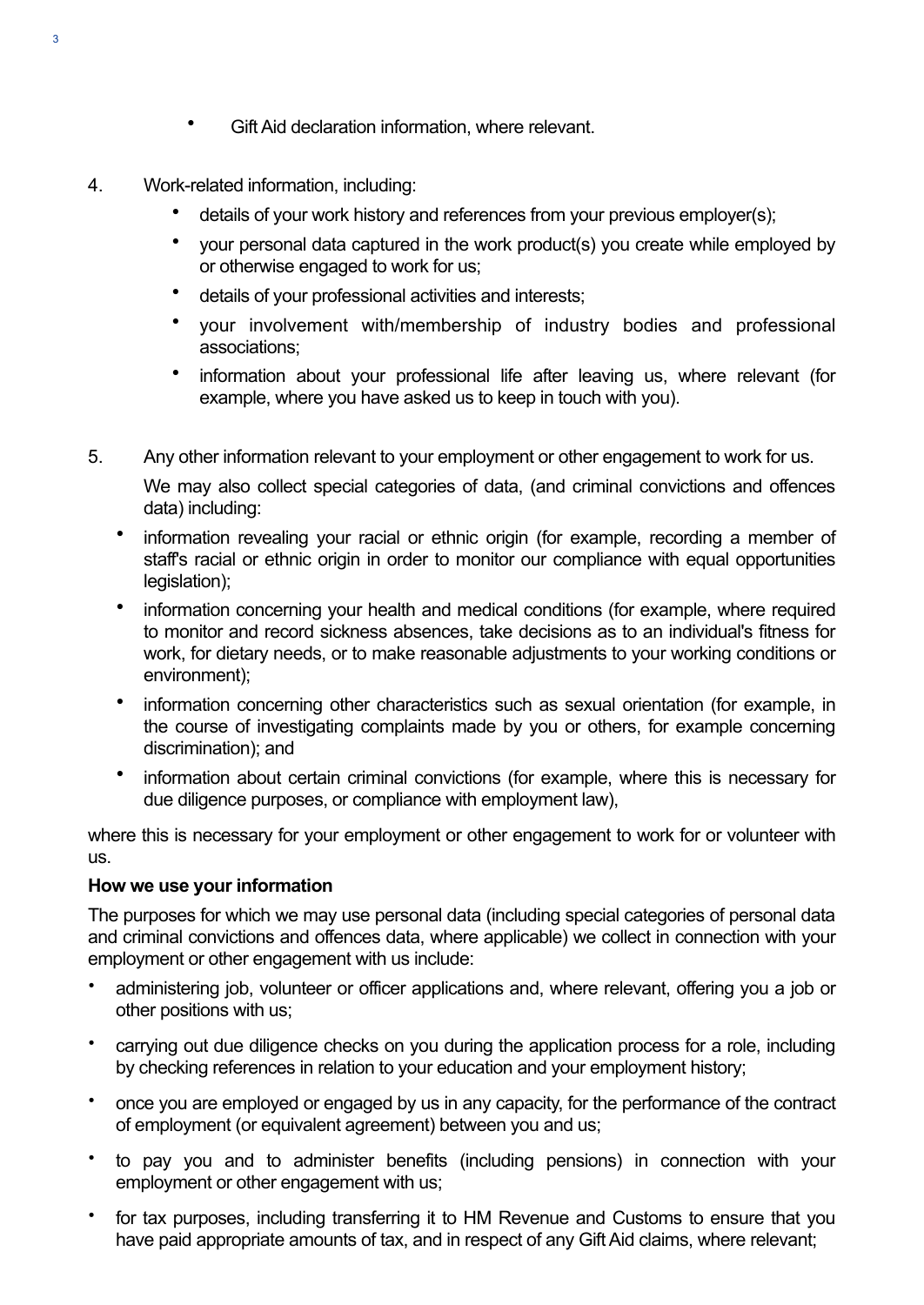- contacting you or your family members and 'next of kin' for business continuity purposes, to confirm your absence from work, etc.;
- monitoring your performance in your work, including in performance appraisals;
- monitoring and recording telephone calls, emails and internet use in accordance with our IT policies and for compliance with our legal obligations;
- for security purposes, including by operating security cameras in various locations at our premises;
- for preventing and detecting crime, and to investigate complaints and grievances;
- dealing with legal claims and requests, including those made under data protection law, or requests for disclosure by competent authorities;
- for other HR-related administrative purposes, for example to update you about changes to your terms and conditions of employment or engagement;
- external and internal audit and record-keeping purposes;
- sharing your personal data with the LTA, other county associations and tennis venues for reasonable purposes in connection with the operation of the County Association.

#### **The basis for processing your information**

We may process your personal data for the above purposes because:

- it is necessary for the performance of a contract with you (your employment contract or equivalent) or in order to take steps at your request prior to entering into such a contract;
- it is necessary for our or a third party's legitimate interests. Our "legitimate interests" include our reasonable interests in the operation of the County Association, in accordance with all relevant legal requirements;
- it is necessary to protect your or another person's vital interests (in certain limited circumstances, for example where you have a life-threatening accident or illness in the workplace and we have to process your personal data in order to ensure you receive appropriate medical attention);
- it is necessary for the establishment, exercise or defence of legal claims (for example, to protect and defend our rights or property);
- we have your specific or, where necessary, explicit consent to do so (in certain limited circumstances, for example where you provide details of your racial or ethnic origin so that we can monitor our compliance with equal opportunities legislation);
- for compliance with our legal obligations (e.g. to exercise or perform any right or obligation conferred or imposed by law in connection with employment or for the prevention and detection of crime, and in order to assist with investigations (including criminal investigations) carried out by the police and other competent authorities).

#### **Sharing your information with others**

We may share your personal data with certain third parties for the purposes set out in this privacy policy. We may share some personal data with third parties including:

• other employees, volunteers, agents and contractors where there is a legitimate reason for their receiving the information, including third parties where we have engaged them to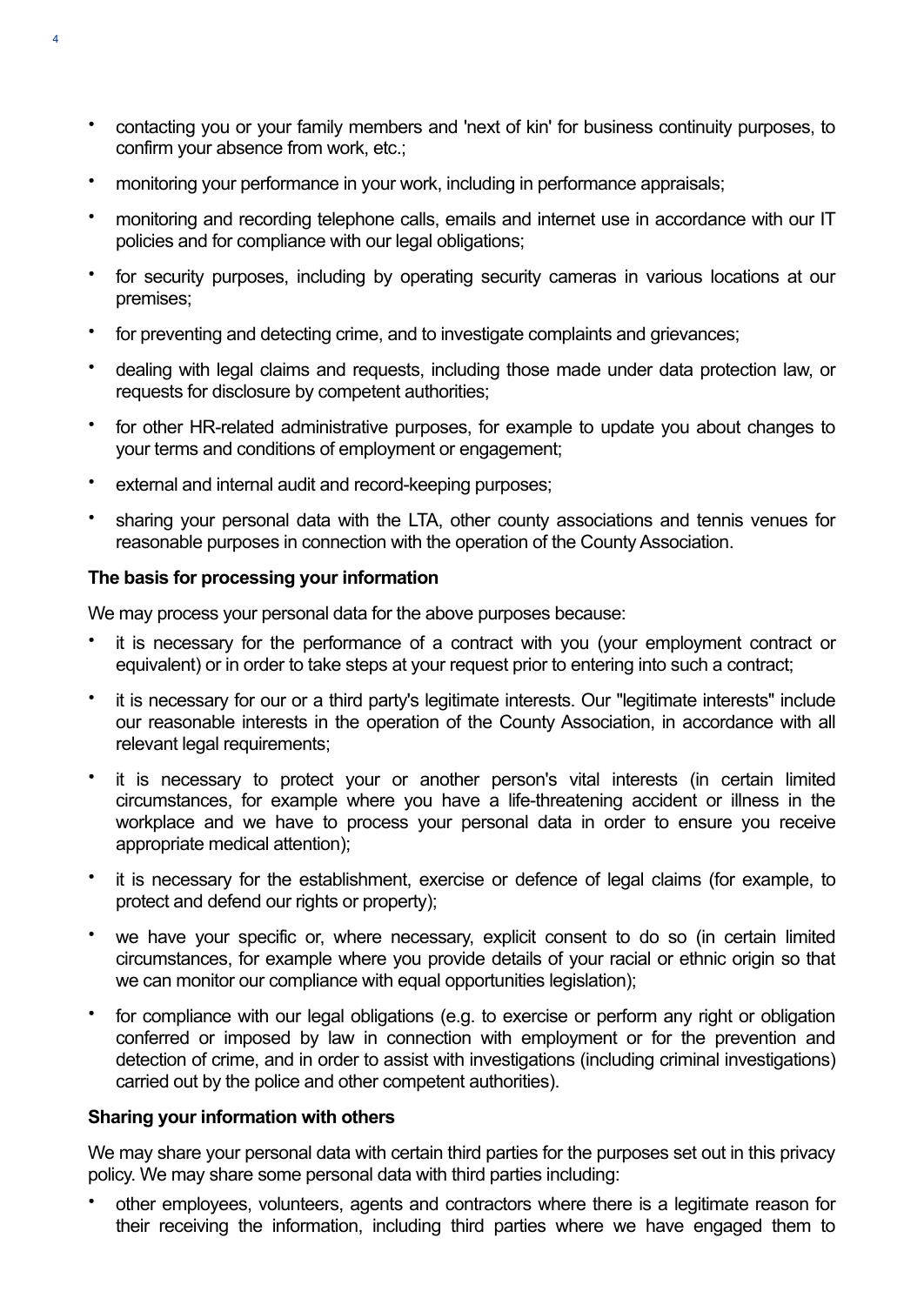process data on our behalf as part of administering payroll services, the provision of benefits including pensions, etc.;

- internal and external auditors and legal advisers;
- when we are legally required to do so (by a court, government body, law enforcement agency or other authority of competent jurisdiction), for example by HM Revenue and Customs;
- to a third party acquirer or investor where there is a reorganisation or sale of all or part of our business (or during negotiations for such a sale or reorganisation). In such a case we will take appropriate measures to ensure the security of your personal data;
- to the LTA, other county associations and tennis venues.

#### **How long your information is kept**

We keep your personal data only for as long as necessary for each purpose we use it. For most employee, volunteer and officer data this means we keep it for as long as you have an active employment, volunteer or officer relationship with us and for a reasonable period thereafter for accounting, tax reporting, record-keeping and legal reasons.

#### **Your rights**

Under certain circumstances, by law you have the right to:

- Request access to your personal data (commonly known as a "data subject access request"). This enables you to receive a copy of the personal data we hold about you and to check that we are lawfully processing it.
- Request correction of the personal data that we hold about you. This enables you to have any incomplete or inaccurate information we hold about you corrected.
- Request erasure of your personal data. This enables you to ask us to delete or remove personal data where there is no good reason for us continuing to process it. You also have the right to ask us to delete or remove your personal data where you have exercised your right to object to processing (see below).
- Object to processing of your personal data where we are relying on a legitimate interest (or those of a third party) and there is something about your particular situation which makes you want to object to processing on this ground. You also have the right to object where we are processing your personal data for direct marketing purposes.
- Request the restriction of processing of your personal data. This enables you to ask us to suspend the processing of personal data about you, for example if you want us to establish its accuracy or the reason for processing it. You can also withdraw your consent, where this is the basis for our processing your information (without affecting the lawfulness of our previous processing based on consent).
- Request the transfer of your personal data to another party.

Please note that the above rights are not absolute, and we may be entitled to refuse requests where exceptions apply.

If you have given your consent and you wish to withdraw it, please contact [●], using the contact details set out below.

#### **Contact and complaints**

If you have any queries about this privacy policy or how we process your personal data, or if you wish to exercise any of your rights, you may contact us:

• by email at info.tenniscornwall@gmail.com